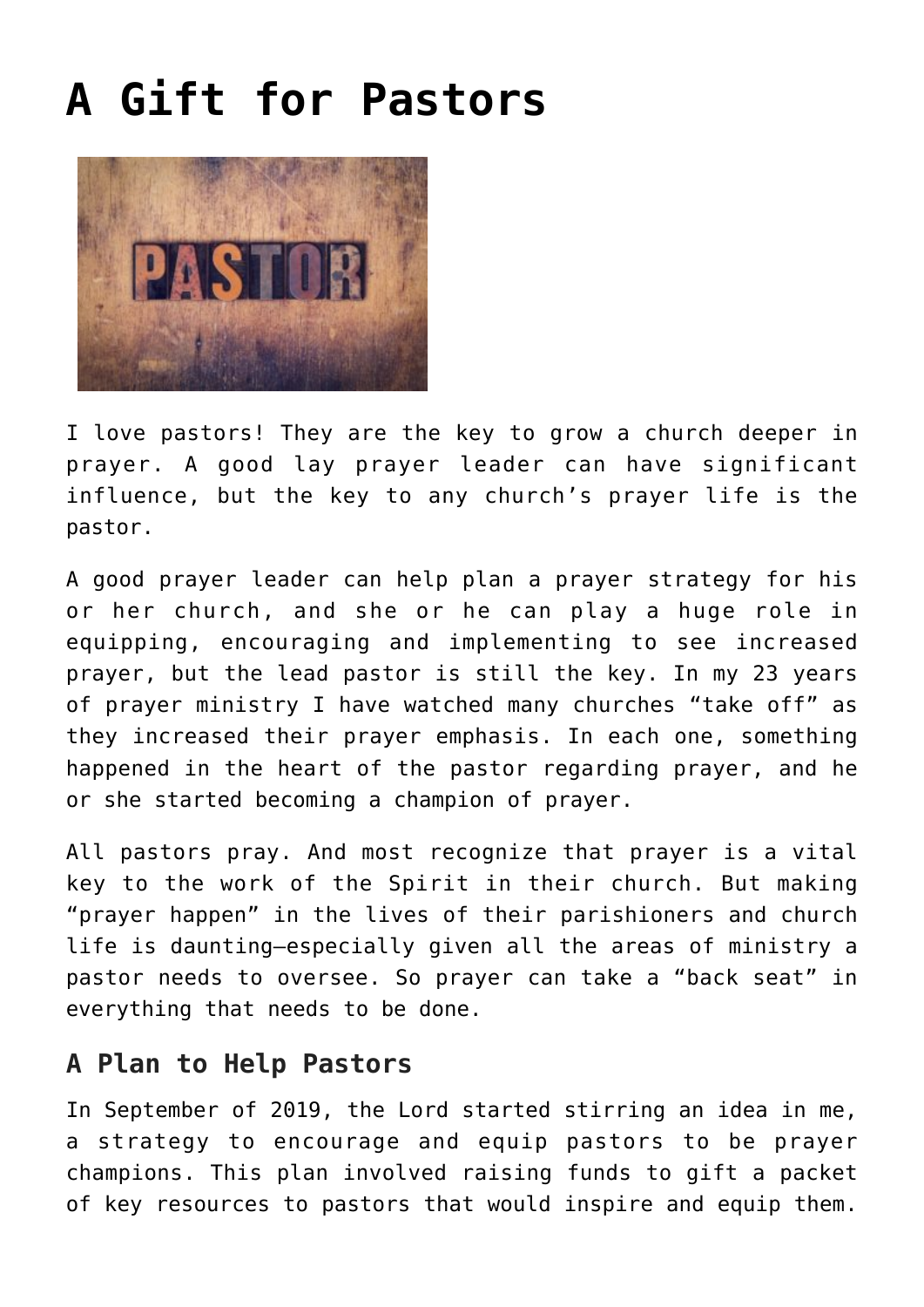I was especially interested in gifting either pastors in a specific location or pastors of smaller churches who did not have a money in their budgets to purchase resources.

But other work kept me busy, so I put it on a back burner. That is until December 31 when two ministry donors (a couple) phoned me and told me the Lord had been moving their hearts to gift pastors in their region and beyond with a packet of prayer resources (and they named the exact resources that I was thinking)! Well, needless to say, I took notice!



After more prayer and further

discussion, the first 30 packets were sent out to a region of small-town Arkansas, and the Pastors Prayer Resource Project was born. In the packets were copies of *City of Prayer, Forgotten Power, Restored Power*, and the "Pray for All the Saints" issue of *Prayer Connect* magazine, plus letters from the anonymous donor and from me sharing why we want to encourage and equip them.

Our vision is to see thousands of pastors reached with a Pastors Prayer Resource Pack. And you can help! Are there specific pastors God is moving you to reach? We can work with you to get the packets to those pastors you want to encourage. Donate \$40 per pastor. Or if you would just like to help fund this project, a donation of any size would help.

To give to the Pastors Resource Project simply use the donate form below or send a check made out to Church Prayer Leaders Network, to: